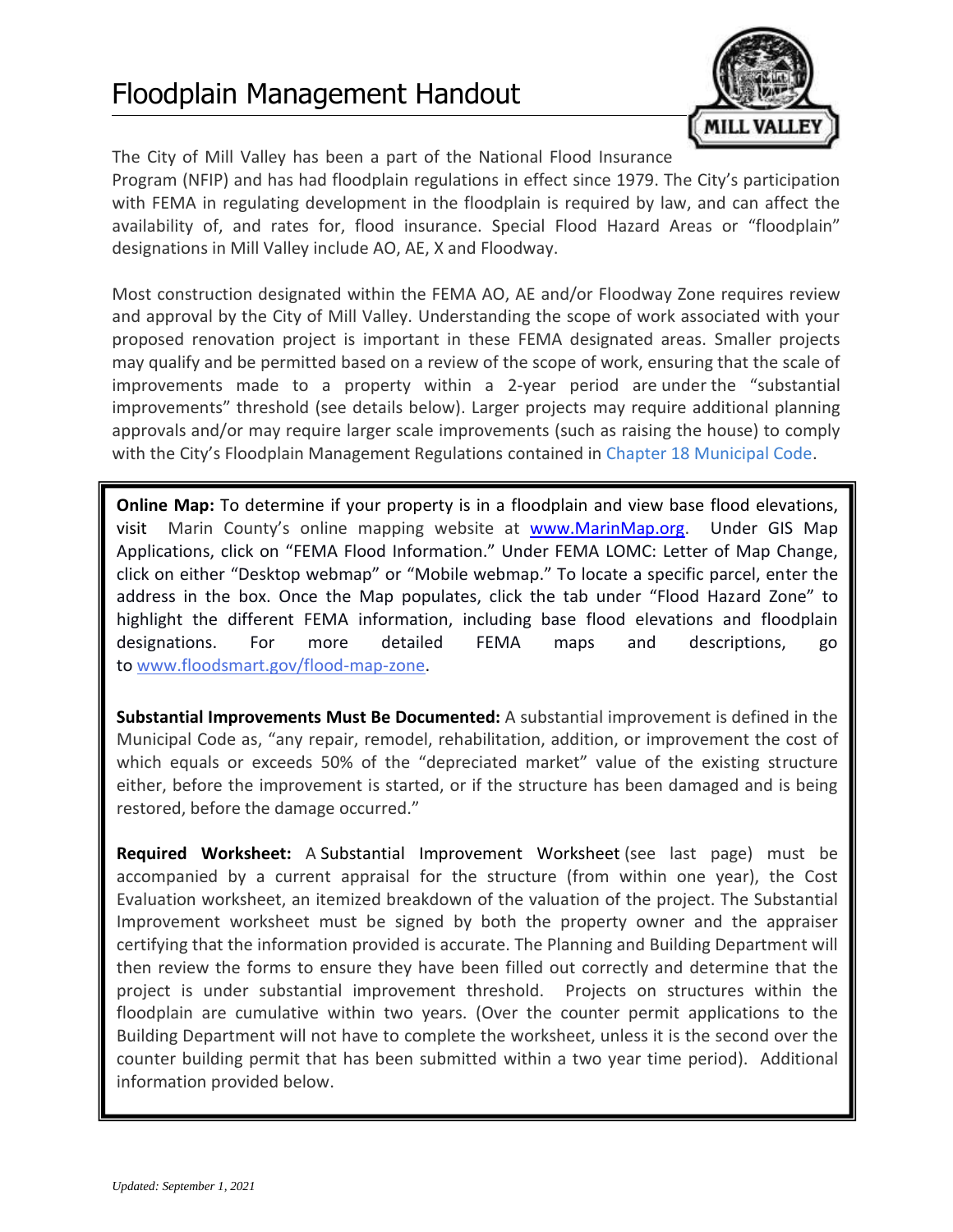## Construction in a Floodplain Frequently Asked Questions

## **What are the FEMA Floodplain Zoning Designations with the City? Is my property impacted?**

FEMA Floodplain maps identify the boundaries of the 100-year floodplain<sup>1</sup> and divide the floodplain into various "zones" based on the estimated depth of flood waters. See page 1 for online maps to determine if your property is in a FEMA floodplain zone.

The Special Flood Hazard Area (or "floodplain") FEMA designations in Mill Valley include:

- **Floodway.** Considered the channel of watercourse. FEMA requires that the creek channel and the adjacent land areas identified within a Floodway be reserved to carry water during a flood. Any change to a building footprint and/or improvement to a site in the Floodway must illustrate and ensure that no net increases in flood elevations will occur. Mandatory flood insurance purchase requirements apply to this area. Structures located within a Floodway have additional development restrictions imposed by FEMA. Special regulations and limitations may apply to construction, improvements, renovations and/or possible expansion of building envelopes within in a Floodway.
- **AE Flood Zone.** A flood insurance rate zone that corresponds to the 1% annual chance floodplain, as determined by a FEMA Flood Insurance Studies. Mandatory flood insurance purchase requirements apply and the property is subject to special development regulations and restrictions (see page 1).
- **AO Flood Zone.** A flood insurance rate zone that corresponds to the 1% annual chance shallow floodplain, as determined by FEMA Flood Insurance Studies. Mandatory flood insurance purchase requirements apply. Mandatory flood insurance purchase requirements apply and the property is subject to special development regulations and restrictions (see page 1). Base Flood Elevations are not typically identified for the AO Flood Zone.
- **X Flood Zone.** Corresponds to the areas that are outside the 1% annual chance floodplain, as determined by FEMA Flood Insurance Studies. Flood insurance purchase requirements are optional. Construction/Improvements made in this Flood Zone are not subject to the Floodplain Management regulations.

**What is the Base Flood Elevation Near My Home?** Base Flood Elevation is the elevation shown on Flood Insurance Rate Maps for the AE Flood Zone. Base flood elevations can be view and identified using [www.MarinMap.org](http://www.marinmap.org/) (explained on page 1).

**How Do I Obtain an Elevation Certificate?** An Elevation Certificate verifies the Base Flood Elevation and the elevation data of a structure on a given property. The Elevation Certificate is used by insurance companies in the rating of flood insurance policies or for applying to FEMA for a map amendment. If you need to have an elevation certificate completed, you will need to contact a licensed land surveyor.

<sup>&</sup>lt;sup>1</sup> A 100-year flood is the statistical probability, based on the review of historic rainfall and flood data, that there is a one percent chance in any given year that a flood of this magnitude will occur.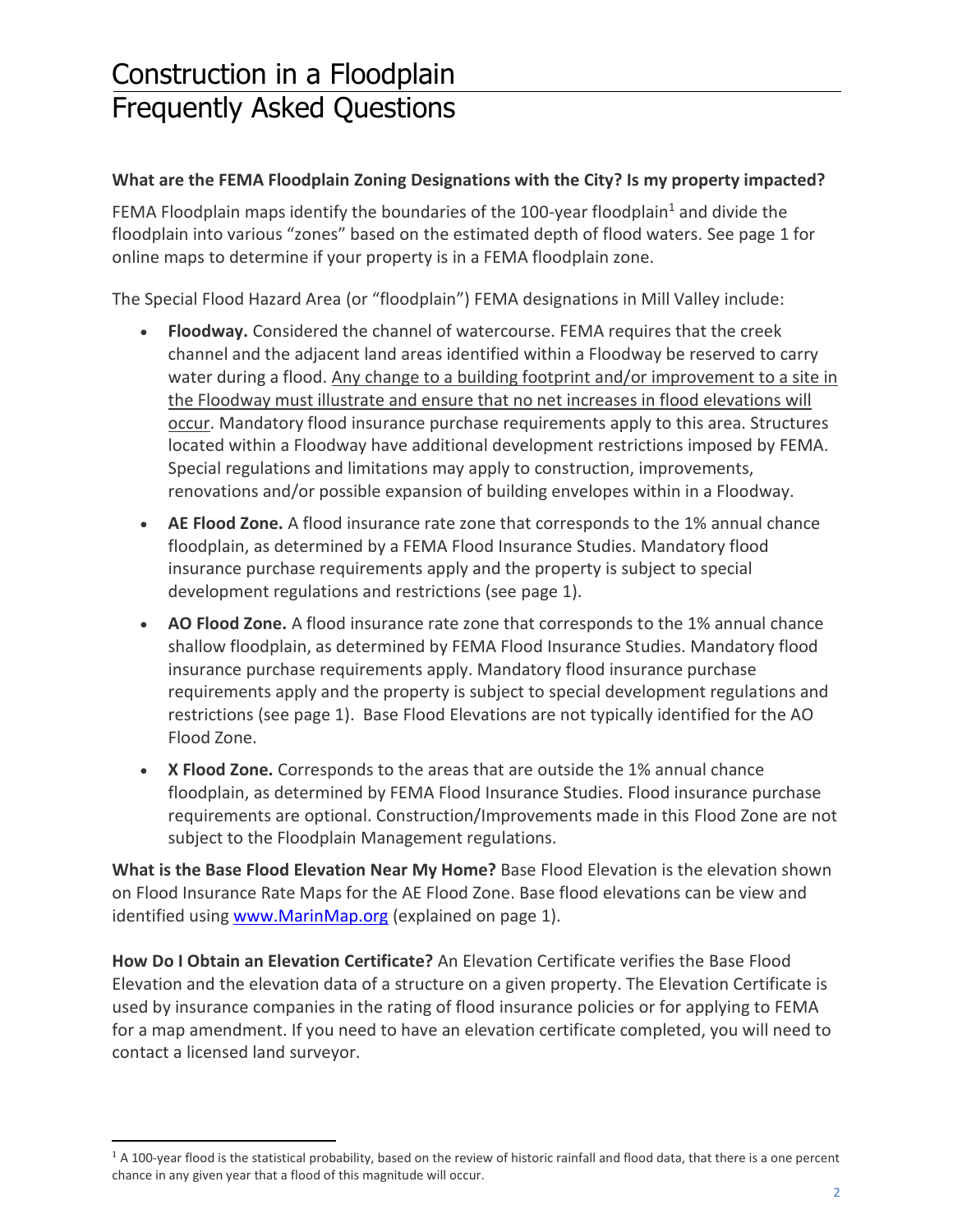## Construction in a Floodplain Frequently Asked Questions

**What if my house is raised and is above the Base Flood Elevation? Do I still have to pay Flood Insurance?** Property owners may opt out of Flood Insurance requirements if structures are above the Base Flood Elevation (defined below). Properties with Letters of Map Amendments filed with FEMA can be viewed o[n www.Marinmap.org.](http://www.marinmap.org/) If you need to revise your property's designation, see "how do I revise a map" below.

**What if my parcel is in a AE, AO Floodplain or Floodway, but the structure(s) are not? Or, what if my structure is raised above the Base Flood Elevation?** FEMA allows for certain properties that have the structure(s) out of the floodplain and/or the structures are raised above the base flood elevation to apply for a Letter of Map Amendment. This process allows property owners to opt out of Flood Insurance Requirements. For more information, see the FEMA website: [www.fema.gov/flood-maps/change-your-flood-zone](http://www.fema.gov/flood-maps/change-your-flood-zone)

**How do I Revise a Map or FEMA Designation?** If a property owner has evidence that their property has been inadvertently mapped in a Special Flood Hazard Area (SFHA), or flood hazard, data needs to be revised due to man-made changes, a request to FEMA for a Letter of Map Change (LOMC) may be submitted. If your home is raised and you wish to opt out of flood insurance, you need to file a Letter of Map Amendment. For more information, see the FEMA website: [www.fema.gov/flood-maps/change-your-flood-zone](http://www.fema.gov/flood-maps/change-your-flood-zone)

**Do I need Flood Insurance if my Home is in a floodplain?** Homes and buildings in the AE, AO and Floodway zones with mortgages from federally regulated or insured lenders are required to have flood insurance. If you are required to carry flood insurance and need to find a provider, FEMA offers an agent locator service that can be accessed online at [http://www.floodsmart.gov](http://www.floodsmart.gov/) or by calling 1-888-379-9531. As part of securing flood insurance, some property owners may be required to get an Elevation Certificate, see details below.

**Home Improvements and the Substantial Improvement Worksheet:** The following information provides answers to frequently asked questions about the Substantial Improvement Worksheet, which is included on the last page of this handout.

**Do I have to Fill Out a Substantial Improvement worksheet for my home renovations?** A substantial improvement worksheet must be accompanied by a current appraisal for the structure (from within one year), the cost evaluation worksheet, an itemized breakdown of the valuation of the project. Projects on structures within the floodplain are cumulative within two years. Over the counter permit applications to the Building Department will not have to complete the worksheet, unless it is the second over the counter building permit that has been submitted within a two-year time period. The Planning and Building Department review the worksheet to ensure they have been filled out correctly and determine that the project is under substantial improvement threshold.

**What is the definition of a substantial improvement?** Substantial improvement means any repair, remodel, rehabilitation, addition, or improvement, the cost of which equals or exceeds 50 percent of the "depreciated market" value of the existing structure either, before the improvement is started, or if the structure has been damaged and is being restored, before the damage occurred.